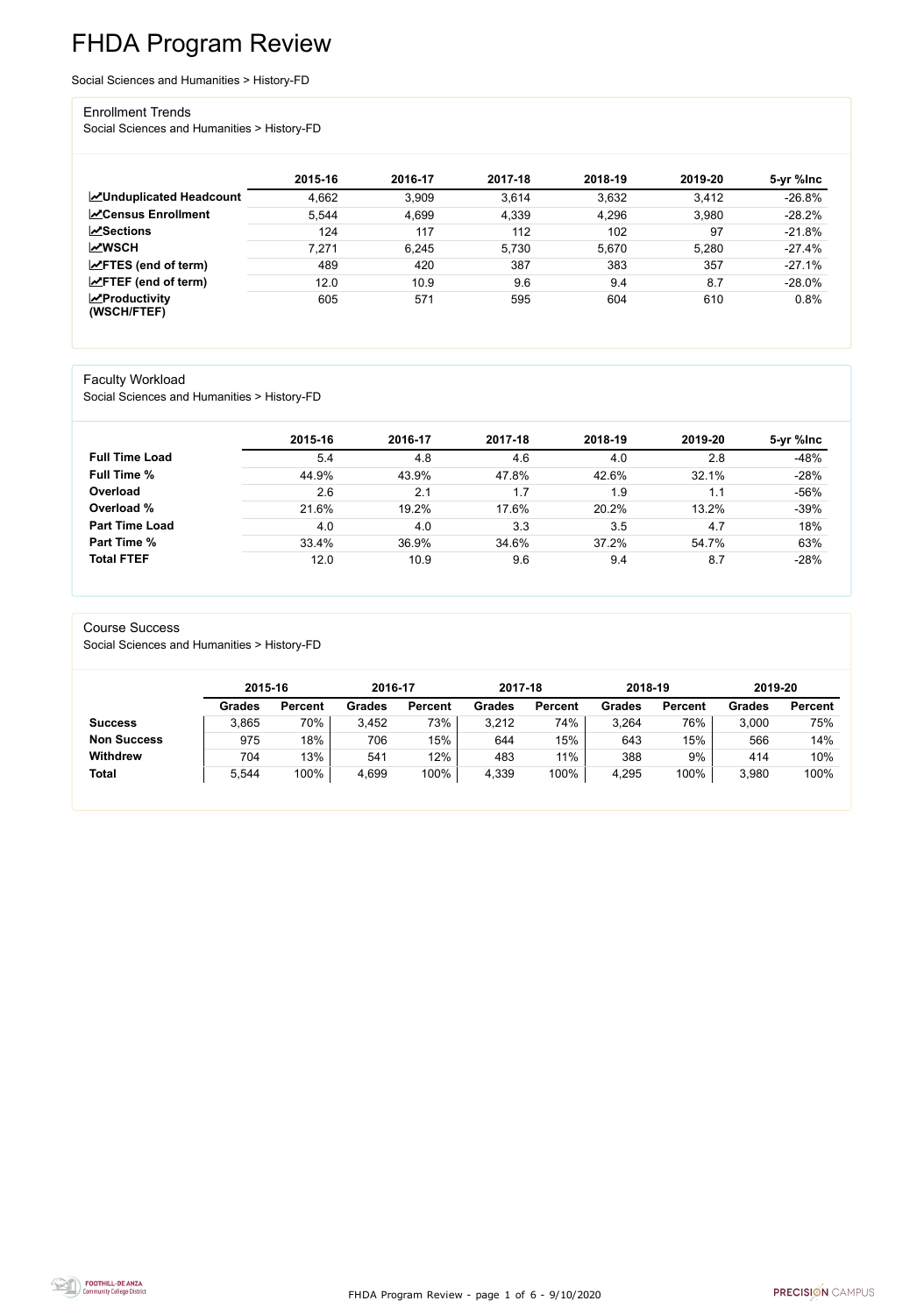FHDA Program Review - page 2 of 6 - 9/10/2020



### Course Success for African American, Latinx, and Filipinx Students

### Course Success for Asian, Native American, Pacific Islander, White, and Decline to State Students

|                    |               | 2015-16        |               | 2016-17        |               | 2017-18        | 2018-19       |                | 2019-20 |                |
|--------------------|---------------|----------------|---------------|----------------|---------------|----------------|---------------|----------------|---------|----------------|
|                    | <b>Grades</b> | <b>Percent</b> | <b>Grades</b> | <b>Percent</b> | <b>Grades</b> | <b>Percent</b> | <b>Grades</b> | <b>Percent</b> | Grades  | <b>Percent</b> |
| <b>Success</b>     | ,485          | 62%            | ,240          | 65%            | 091,ا         | 64%            | .047          | 64%            | 950     | 65%            |
| <b>Non Success</b> | 545           | 23%            | 369           | 19%            | 358           | 21%            | 387           | 24%            | 303     | 21%            |
| <b>Withdrew</b>    | 370           | 15%            | 292           | 15%            | 253           | 15%            | 201           | 12%            | 218     | 15%            |
| <b>Total</b>       | 2,400         | 100%           | 901.∣         | 100%           | 1,702         | 100%           | ,635          | 100%           | .47'    | 100%           |

|                    | 2015-16       |                | 2016-17       |                | 2017-18 |                | 2018-19       |                | 2019-20 |                |
|--------------------|---------------|----------------|---------------|----------------|---------|----------------|---------------|----------------|---------|----------------|
|                    | <b>Grades</b> | <b>Percent</b> | <b>Grades</b> | <b>Percent</b> | Grades  | <b>Percent</b> | <b>Grades</b> | <b>Percent</b> | Grades  | <b>Percent</b> |
| <b>Success</b>     | 2,380         | 76%            | 2,212         | 79%            | 2,121   | 80%            | 2,217         | 83%            | 2,050   | 82%            |
| <b>Non Success</b> | 430           | 14%            | 337           | 12%            | 286     | 11%            | 256           | 10%            | 263     | 10%            |
| <b>Withdrew</b>    | 334           | 11%            | 249           | 9%             | 230     | 9%             | 187           | 7%             | 196     | 8%             |
| <b>Total</b>       | 3,144         | 100%           | 2,798         | 100%           | 2,637   | 100%           | 2,660         | 100%           | 2,509   | 100%           |
|                    |               |                |               |                |         |                |               |                |         |                |

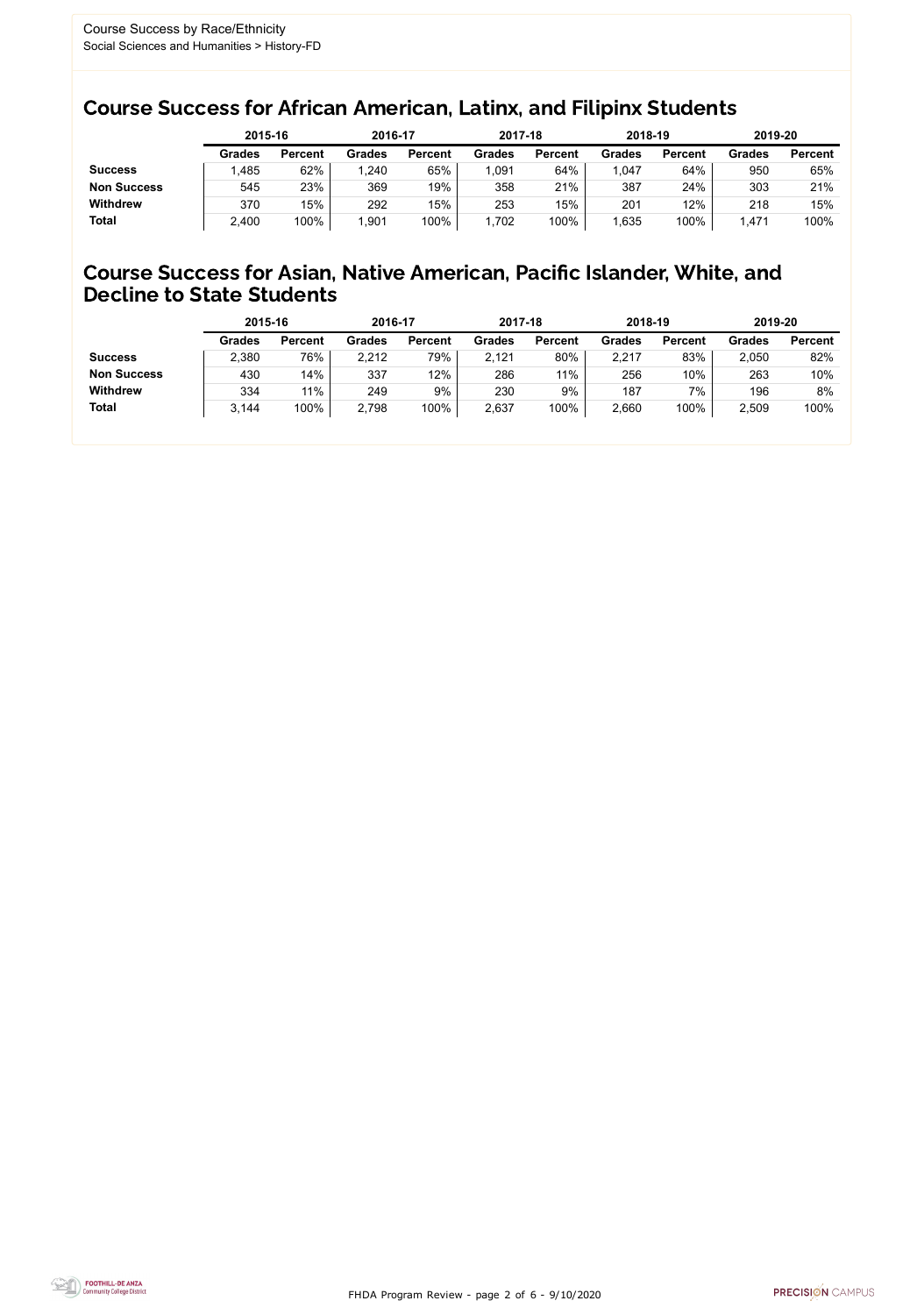FHDA Program Review - page 3 of 6 - 9/10/2020



Some courses may continue to be listed but no longer have data due to renumbering or because the course was not offered in the past five years.



### by Gender

|                     | 2015-16 |                |       | 2016-17        |       | 2017-18        | 2018-19 |                | 2019-20 |                |
|---------------------|---------|----------------|-------|----------------|-------|----------------|---------|----------------|---------|----------------|
|                     | Enr     | <b>Percent</b> | Enr   | <b>Percent</b> | Enr   | <b>Percent</b> | Enr     | <b>Percent</b> | Enr     | <b>Percent</b> |
| <b>Female</b>       | 2,426   | 44%            | 2,054 | 44%            | 1,975 | 46%            | 1,772   | 41%            | 1,657   | 42%            |
| <b>Male</b>         | 3,078   | 56%            | 2,621 | 56%            | 2,348 | 54%            | 2,493   | 58%            | 2,287   | 57%            |
| <b>Non-Binary</b>   |         | 0%             |       | $0\%$          |       | $0\%$          |         | $0\%$          |         | 0%             |
| <b>Not Reported</b> | 40      | $1\%$          | 24    | $1\%$          | 16    | $0\%$          | 30      | 1%             | 34      | $1\%$          |
| <b>Total</b>        | 5,544   | 100%           | 4,699 | 100%           | 4,339 | 100%           | 4,296   | 100%           | 3,980   | 100%           |

# by Ethnicity

|                         | 2015-16 |                | 2016-17 |                | 2017-18 |                | 2018-19 |                | 2019-20 |                |
|-------------------------|---------|----------------|---------|----------------|---------|----------------|---------|----------------|---------|----------------|
|                         | Enr     | <b>Percent</b> | Enr     | <b>Percent</b> | Enr     | <b>Percent</b> | Enr     | <b>Percent</b> | Enr     | <b>Percent</b> |
| <b>African American</b> | 280     | 5%             | 198     | 4%             | 185     | 4%             | 170     | 4%             | 155     | 4%             |
| <b>Asian</b>            | 2,002   | 36%            | 1,828   | 39%            | 1,820   | 42%            | 1,838   | 43%            | 1,765   | 44%            |
| <b>Filipinx</b>         | 444     | 8%             | 356     | 8%             | 302     | 7%             | 257     | 6%             | 233     | 6%             |
| Latinx                  | 1,676   | 30%            | 1,347   | 29%            | 1,215   | 28%            | 1,209   | 28%            | 1,083   | 27%            |
| <b>Native American</b>  | 23      | $0\%$          | 29      | $1\%$          | 42      | $1\%$          | 25      | $1\%$          | 9       | $0\%$          |
| <b>Pacific Islander</b> | 44      | 1%             | 39      | $1\%$          | 27      | $1\%$          | 32      | $1\%$          | 25      | $1\%$          |
| White                   | 971     | 18%            | 826     | 18%            | 698     | 16%            | 715     | 17%            | 606     | 15%            |
| <b>Decline to State</b> | 104     | 2%             | 76      | 2%             | 50      | $1\%$          | 50      | 1%             | 104     | 3%             |
| <b>Total</b>            | 5,544   | 100%           | 4,699   | 100%           | 4,339   | 100%           | 4,296   | 100%           | 3,980   | 100%           |

# by Age

|              | 2015-16 |                | 2016-17 |                | 2017-18 |                | 2018-19 |                | 2019-20 |                |
|--------------|---------|----------------|---------|----------------|---------|----------------|---------|----------------|---------|----------------|
|              | Enr     | <b>Percent</b> | Enr     | <b>Percent</b> | Enr     | <b>Percent</b> | Enr     | <b>Percent</b> | Enr     | <b>Percent</b> |
| 19 or less   | ,255    | 23%            | 1,072   | 23%            | 977     | 23%            | 1,133   | 26%            | 1,156   | 29%            |
| $20 - 24$    | 3,369   | 61%            | 2,863   | 61%            | 2,637   | 61%            | 2,475   | 58%            | 2,217   | 56%            |
| 25-39        | 789     | 14%            | 672     | 14%            | 654     | 15%            | 613     | 14%            | 550     | 14%            |
| $40 +$       | 131     | 2%             | 92      | $2\%$          | 71      | 2%             | 75      | 2%             | 57      | $1\%$          |
| <b>Total</b> | 5,544   | 100%           | 4,699   | 100%           | 4,339   | 100%           | 4,296   | 100%           | 3,980   | 100%           |

### by Education Level

|                           | 2015-16 |                |       | 2016-17        |       | 2017-18        | 2018-19 |                | 2019-20 |                |
|---------------------------|---------|----------------|-------|----------------|-------|----------------|---------|----------------|---------|----------------|
|                           | Enr     | <b>Percent</b> | Enr   | <b>Percent</b> | Enr   | <b>Percent</b> | Enr     | <b>Percent</b> | Enr     | <b>Percent</b> |
| <b>Bachelor or higher</b> | 76      | $1\%$          | 59    | $1\%$          | 53    | $1\%$          | 62      | $1\%$          | 56      | $1\%$          |
| <b>Associate</b>          | 82      | $1\%$          | 86    | 2%             | 87    | 2%             | 98      | 2%             | 94      | 2%             |
| <b>HS/Equivalent</b>      | 5,070   | 91%            | 4,225 | 90%            | 3.918 | 90%            | 3,834   | 89%            | 3,570   | 90%            |
| <b>All Other</b>          | 316     | $6\%$          | 329   | 7%             | 281   | 6%             | 302     | 7%             | 260     | 7%             |
| <b>Total</b>              | 5,544   | 100%           | 4,699 | 100%           | 4,339 | 100%           | 4,296   | 100%           | 3,980   | 100%           |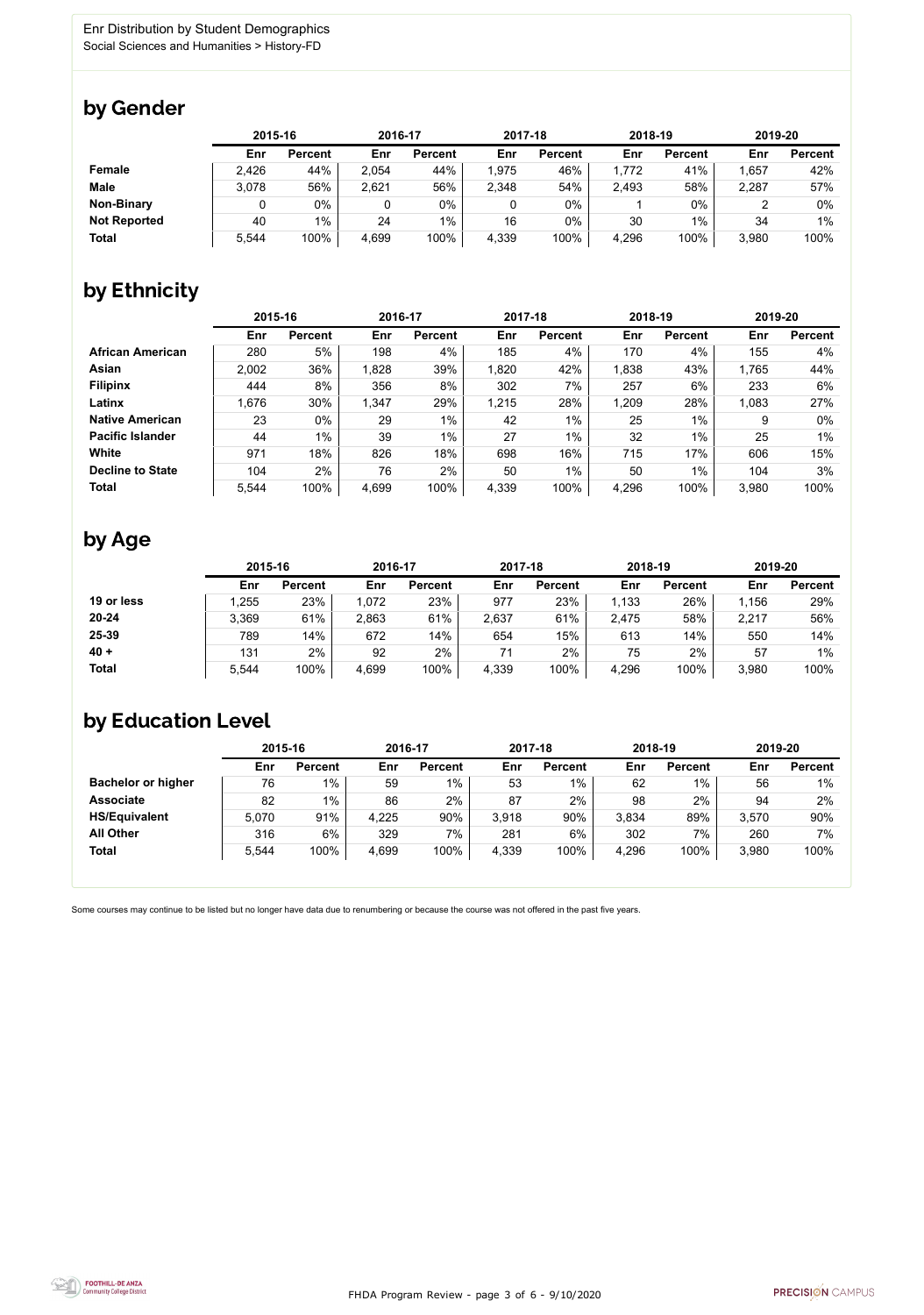FHDA Program Review - page 4 of 6 - 9/10/2020



#### Success Rates by Gender Social Sciences and Humanities > History-FD

|                     |                | 2019-20        |                    |                |                 |                |               |                |  |  |  |  |  |  |
|---------------------|----------------|----------------|--------------------|----------------|-----------------|----------------|---------------|----------------|--|--|--|--|--|--|
|                     | <b>Success</b> |                | <b>Non Success</b> |                | <b>Withdrew</b> |                | <b>Total</b>  |                |  |  |  |  |  |  |
|                     | <b>Grades</b>  | <b>Percent</b> | <b>Grades</b>      | <b>Percent</b> | <b>Grades</b>   | <b>Percent</b> | <b>Grades</b> | <b>Percent</b> |  |  |  |  |  |  |
| <b>Female</b>       | 1,269          | 77%            | 202                | 12%            | 186             | 11%            | ,657          | 100%           |  |  |  |  |  |  |
| <b>Male</b>         | 1,702          | 74%            | 358                | 16%            | 227             | 10%            | 2,287         | 100%           |  |  |  |  |  |  |
| <b>Non-Binary</b>   |                | 50%            |                    | 50%            | 0               | $0\%$          |               | 100%           |  |  |  |  |  |  |
| <b>Not Reported</b> | 28             | 82%            | 5                  | 15%            |                 | 3%             | 34            | 100%           |  |  |  |  |  |  |
| <b>All</b>          | 3,000          | 75%            | 566                | 14%            | 414             | 10%            | 3,980         | 100%           |  |  |  |  |  |  |

|                     |                | 2018-19        |                    |                |                 |                |               |                |  |  |  |  |  |
|---------------------|----------------|----------------|--------------------|----------------|-----------------|----------------|---------------|----------------|--|--|--|--|--|
|                     | <b>Success</b> |                | <b>Non Success</b> |                | <b>Withdrew</b> |                | <b>Total</b>  |                |  |  |  |  |  |
|                     | <b>Grades</b>  | <b>Percent</b> | <b>Grades</b>      | <b>Percent</b> | <b>Grades</b>   | <b>Percent</b> | <b>Grades</b> | <b>Percent</b> |  |  |  |  |  |
| <b>Female</b>       | .367           | 77%            | 228                | 13%            | 176             | 10%            | 1,771         | 100%           |  |  |  |  |  |
| <b>Male</b>         | 1,872          | 75%            | 411                | 16%            | 210             | 8%             | 2,493         | 100%           |  |  |  |  |  |
| <b>Non-Binary</b>   |                | 100%           | 0                  | 0%             | 0               | $0\%$          |               | 100%           |  |  |  |  |  |
| <b>Not Reported</b> | 24             | 80%            | 4                  | 13%            | 2               | 7%             | 30            | 100%           |  |  |  |  |  |
| All                 | 3,264          | 76%            | 643                | 15%            | 388             | 9%             | 4,295         | 100%           |  |  |  |  |  |

|                     |               | 2017-18                              |               |                |               |                 |               |                |  |  |  |  |  |
|---------------------|---------------|--------------------------------------|---------------|----------------|---------------|-----------------|---------------|----------------|--|--|--|--|--|
|                     |               | <b>Non Success</b><br><b>Success</b> |               |                |               | <b>Withdrew</b> | <b>Total</b>  |                |  |  |  |  |  |
|                     | <b>Grades</b> | <b>Percent</b>                       | <b>Grades</b> | <b>Percent</b> | <b>Grades</b> | <b>Percent</b>  | <b>Grades</b> | <b>Percent</b> |  |  |  |  |  |
| Female              | 1,502         | 76%                                  | 255           | 13%            | 218           | 11%             | 1,975         | 100%           |  |  |  |  |  |
| <b>Male</b>         | .698          | 72%                                  | 386           | 16%            | 264           | 11%             | 2,348         | 100%           |  |  |  |  |  |
| <b>Non-Binary</b>   | 0             | N/A                                  | 0             | N/A            | 0             | N/A             | 0             | 100%           |  |  |  |  |  |
| <b>Not Reported</b> | 12            | 75%                                  | 3             | 19%            |               | 6%              | 16            | 100%           |  |  |  |  |  |
| All                 | 3,212         | 74%                                  | 644           | 15%            | 483           | 11%             | 4,339         | 100%           |  |  |  |  |  |

|                     |               | 2016-17                              |               |                |                 |                |               |                |  |  |
|---------------------|---------------|--------------------------------------|---------------|----------------|-----------------|----------------|---------------|----------------|--|--|
|                     |               | <b>Non Success</b><br><b>Success</b> |               |                | <b>Withdrew</b> |                | <b>Total</b>  |                |  |  |
|                     | <b>Grades</b> | <b>Percent</b>                       | <b>Grades</b> | <b>Percent</b> | <b>Grades</b>   | <b>Percent</b> | <b>Grades</b> | <b>Percent</b> |  |  |
| <b>Female</b>       | 1,500         | 73%                                  | 296           | 14%            | 258             | 13%            | 2,054         | 100%           |  |  |
| <b>Male</b>         | 1,933         | 74%                                  | 409           | 16%            | 279             | 11%            | 2,621         | 100%           |  |  |
| <b>Non-Binary</b>   | 0             | N/A                                  |               | N/A            | 0               | N/A            |               | 100%           |  |  |
| <b>Not Reported</b> | 19            | 79%                                  |               | 4%             | 4               | 17%            | 24            | 100%           |  |  |
| All                 | 3,452         | 73%                                  | 706           | 15%            | 541             | 12%            | 4,699         | 100%           |  |  |

|                     |               |                                      |               |                | 2015-16         |                |               |                |
|---------------------|---------------|--------------------------------------|---------------|----------------|-----------------|----------------|---------------|----------------|
|                     |               | <b>Non Success</b><br><b>Success</b> |               |                | <b>Withdrew</b> |                | <b>Total</b>  |                |
|                     | <b>Grades</b> | <b>Percent</b>                       | <b>Grades</b> | <b>Percent</b> | <b>Grades</b>   | <b>Percent</b> | <b>Grades</b> | <b>Percent</b> |
| Female              | 1,735         | 72%                                  | 393           | 16%            | 298             | 12%            | 2,426         | 100%           |
| <b>Male</b>         | 2,099         | 68%                                  | 578           | 19%            | 401             | 13%            | 3,078         | 100%           |
| <b>Non-Binary</b>   |               | N/A                                  | 0             | N/A            |                 | N/A            |               | 100%           |
| <b>Not Reported</b> | 31            | 78%                                  | 4             | 10%            | 5               | 13%            | 40            | 100%           |
| All                 | 3,865         | 70%                                  | 975           | 18%            | 704             | 13%            | 5,544         | 100%           |

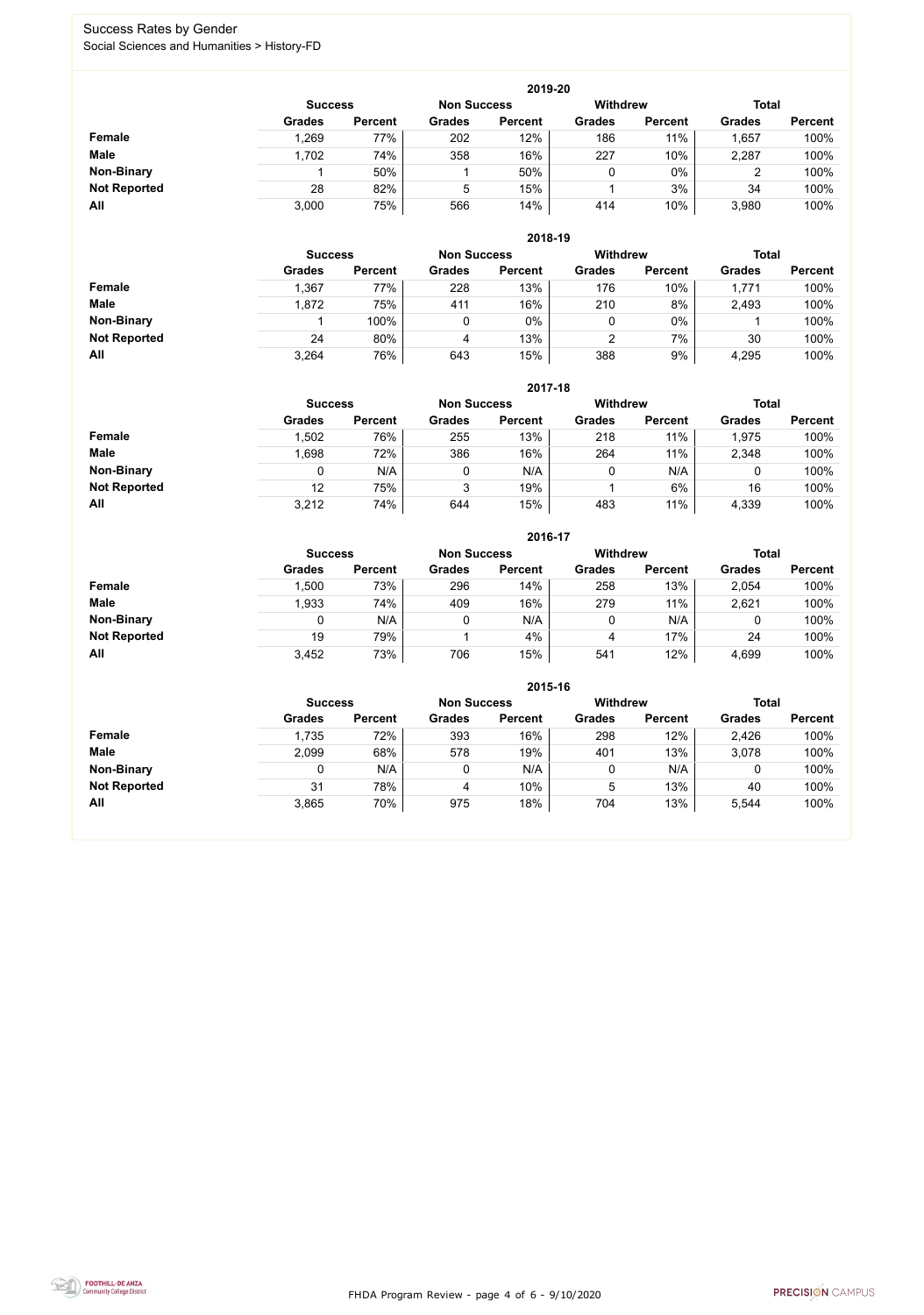FHDA Program Review - page 5 of 6 - 9/10/2020



#### Success Rates by Age Social Sciences and Humanities > History-FD

|            |                |                    |               | 2019-20         |               |                |               |                |
|------------|----------------|--------------------|---------------|-----------------|---------------|----------------|---------------|----------------|
|            | <b>Success</b> | <b>Non Success</b> |               | <b>Withdrew</b> |               | <b>Total</b>   |               |                |
|            | <b>Grades</b>  | <b>Percent</b>     | <b>Grades</b> | <b>Percent</b>  | <b>Grades</b> | <b>Percent</b> | <b>Grades</b> | <b>Percent</b> |
| 19 or less | 895            | 77%                | 146           | 13%             | 115           | 10%            | 1,156         | 100%           |
| $20 - 24$  | 1,647          | 74%                | 334           | 15%             | 236           | 11%            | 2,217         | 100%           |
| 25-39      | 410            | 75%                | 82            | 15%             | 58            | 11%            | 550           | 100%           |
| $40 +$     | 48             | 84%                | 4             | 7%              | 5             | 9%             | 57            | 100%           |
| All        | 3,000          | 75%                | 566           | 14%             | 414           | 10%            | 3,980         | 100%           |

|            |                |                    |               | 2018-19         |               |                |               |                |
|------------|----------------|--------------------|---------------|-----------------|---------------|----------------|---------------|----------------|
|            | <b>Success</b> | <b>Non Success</b> |               | <b>Withdrew</b> |               | <b>Total</b>   |               |                |
|            | <b>Grades</b>  | <b>Percent</b>     | <b>Grades</b> | <b>Percent</b>  | <b>Grades</b> | <b>Percent</b> | <b>Grades</b> | <b>Percent</b> |
| 19 or less | 857            | 76%                | 182           | 16%             | 94            | 8%             | 1,133         | 100%           |
| $20 - 24$  | 1,896          | 77%                | 355           | 14%             | 224           | 9%             | 2,475         | 100%           |
| 25-39      | 455            | 74%                | 97            | 16%             | 60            | 10%            | 612           | 100%           |
| $40 +$     | 56             | 75%                | 9             | 12%             | 10            | 13%            | 75            | 100%           |
| All        | 3,264          | 76%                | 643           | 15%             | 388           | 9%             | 4,295         | 100%           |

|            |                                      |                |               | 2017-18        |                 |                |               |                |
|------------|--------------------------------------|----------------|---------------|----------------|-----------------|----------------|---------------|----------------|
|            | <b>Non Success</b><br><b>Success</b> |                |               |                | <b>Withdrew</b> |                | <b>Total</b>  |                |
|            | <b>Grades</b>                        | <b>Percent</b> | <b>Grades</b> | <b>Percent</b> | <b>Grades</b>   | <b>Percent</b> | <b>Grades</b> | <b>Percent</b> |
| 19 or less | 751                                  | 77%            | 133           | 14%            | 93              | 10%            | 977           | 100%           |
| $20 - 24$  | 1,920                                | 73%            | 411           | 16%            | 306             | 12%            | 2,637         | 100%           |
| 25-39      | 481                                  | 74%            | 94            | 14%            | 79              | 12%            | 654           | 100%           |
| $40 +$     | 60                                   | 85%            | 6             | 8%             | 5               | 7%             | 71            | 100%           |
| All        | 3,212                                | 74%            | 644           | 15%            | 483             | 11%            | 4,339         | 100%           |

|            |                                      |                |               | 2016-17         |               |                |               |                |
|------------|--------------------------------------|----------------|---------------|-----------------|---------------|----------------|---------------|----------------|
|            | <b>Non Success</b><br><b>Success</b> |                |               | <b>Withdrew</b> |               | <b>Total</b>   |               |                |
|            | <b>Grades</b>                        | <b>Percent</b> | <b>Grades</b> | <b>Percent</b>  | <b>Grades</b> | <b>Percent</b> | <b>Grades</b> | <b>Percent</b> |
| 19 or less | 797                                  | 74%            | 171           | 16%             | 104           | 10%            | 1,072         | 100%           |
| $20 - 24$  | 2,077                                | 73%            | 437           | 15%             | 349           | 12%            | 2,863         | 100%           |
| 25-39      | 501                                  | 75%            | 90            | 13%             | 81            | 12%            | 672           | 100%           |
| $40 +$     | 77                                   | 84%            | 8             | 9%              |               | 8%             | 92            | 100%           |
| <b>All</b> | 3,452                                | 73%            | 706           | 15%             | 541           | 12%            | 4,699         | 100%           |

|            |                                      |                |               | 2015-16        |                 |                |               |                |
|------------|--------------------------------------|----------------|---------------|----------------|-----------------|----------------|---------------|----------------|
|            | <b>Non Success</b><br><b>Success</b> |                |               |                | <b>Withdrew</b> |                | <b>Total</b>  |                |
|            | <b>Grades</b>                        | <b>Percent</b> | <b>Grades</b> | <b>Percent</b> | <b>Grades</b>   | <b>Percent</b> | <b>Grades</b> | <b>Percent</b> |
| 19 or less | 896                                  | 71%            | 224           | 18%            | 135             | 11%            | 1,255         | 100%           |
| $20 - 24$  | 2,313                                | 69%            | 600           | 18%            | 456             | 14%            | 3,369         | 100%           |
| 25-39      | 565                                  | 72%            | 126           | 16%            | 98              | 12%            | 789           | 100%           |
| $40 +$     | 91                                   | 69%            | 25            | 19%            | 15              | 11%            | 131           | 100%           |
| All        | 3,865                                | 70%            | 975           | 18%            | 704             | 13%            | 5,544         | 100%           |